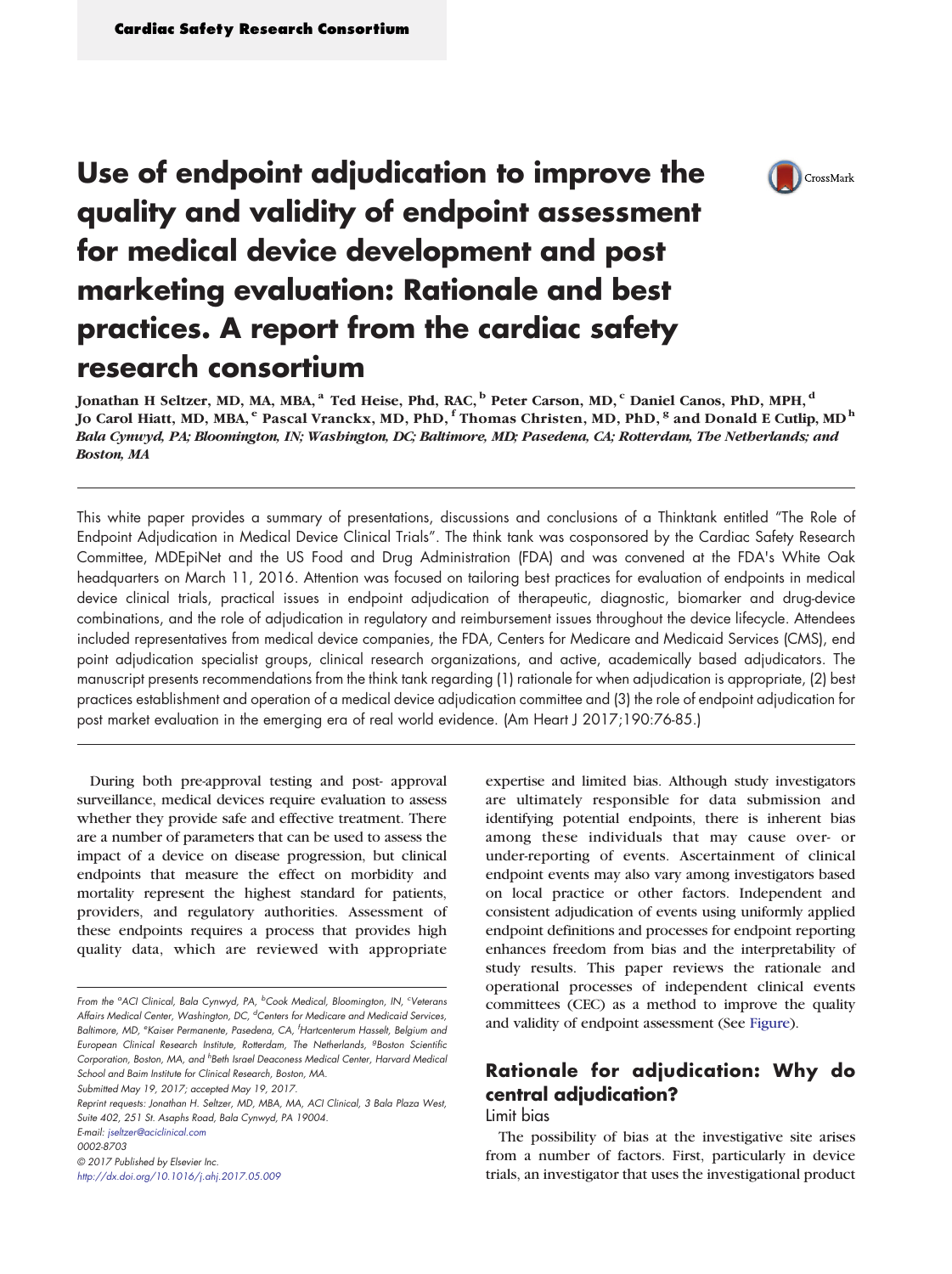#### <span id="page-1-0"></span>**Figure**



illustrates the value of CEC adjudication as a function of the study elements which should be considered in determining whether a CEC should be utilized in a clinical trial.

may be an enthusiast for the new therapy, and this may influence the interpretation of an event and the relatedness of the event to the device. As a result, sites may underreport events associated with the intervention being studied. The potential for real or apparent bias is exaggerated if the investigator has a financial or scientific relationship with the device manufacturer or a competitor. Second, a site investigator might interpret events erroneously due to their direct involvement in the patient's care, particularly relating to a complication or inadequate care. Third, external factors may inappropriately influence the interpretation or reporting of clinical endpoint events. For example, heart failure might be assigned as a discharge diagnosis even though the findings do not support that diagnosis based on established clinical trial criteria. These coding errors may be influenced by reimbursement incentives or local practice variation and can confound efforts to document bona-fide clinical endpoints.

# Standardized definitions

Another issue arises when there are no event definitions pre-specified in the clinical study protocol. This problem is magnified in large multicenter and increasingly global trials, as was observed in the early Studies of Left Ventricular Dysfunction (SOLVD) trials, in which site-reported outcomes used for the interpretation of cause-specific mortality differed from the results of subsequent trials that used central adjudication[.](#page-8-0) $1$  An exercise in comparing central adjudication to site evaluation in the assessment of mode of death noted the wide variability in event interpretation among sites from  $SOLVD.<sup>2</sup>$  $SOLVD.<sup>2</sup>$  $SOLVD.<sup>2</sup>$  $SOLVD.<sup>2</sup>$  $SOLVD.<sup>2</sup>$  In cardiovascular studies, a general agreement has emerged on endpoints of interest with acceptance of uniform event definition[s](#page-8-0) $3-6$  which greatly enhances the ability to assess outcomes within a trial and to compare outcomes across different clinical trials.

Furthermore, it is important that endpoint definitions are relevant to disease progression and are consistently applied. The determination of worsening heart failure as a study endpoint illustrates many of the challenges in adjudication. An event indicating worsening of heart failure should include a reasonable threshold for event severity and primarily focus on the escalation of therapy in response to heart failure signs and symptoms, rather than be limited to a heart failure diagnosis based only on insurance claim coding without adequate supporting documentation (which may occur during a hospitalization for another reason). Alternatively, worsening heart failure noted during a hospitalization for an unrelated procedure or illness may fail to be coded as a discharge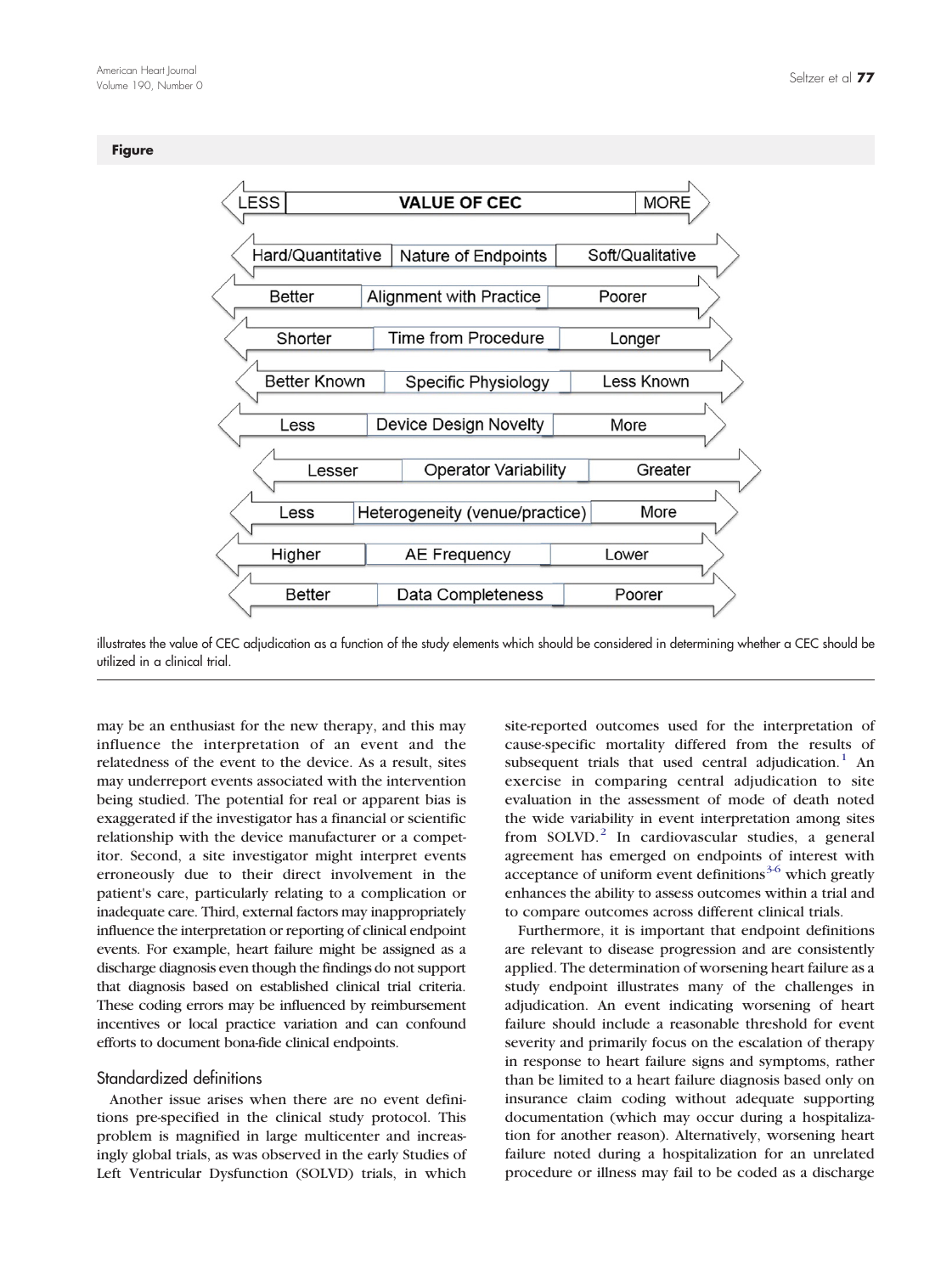diagnosis or recognized as a potential clinical endpoint. In these examples, the key to optimal ascertainment and assessment of clinical events relies on established data collection procedures and the uniform application of pre-specified event definitions. One cannot assume that every clinical investigator will apply these definitions in a consistent manner.

# When is adjudication appropriate?

Independent adjudication is useful in all studies where clinical endpoints require interpretation of clinical information to determine if an event has occurred. The need for independent adjudication is amplified in pivotal studies of novel technology, especially for trials having inadequate masking of patients and investigators, as is the case for many device studies. Formal adjudication by an independent CEC may be less critical in small feasibility studies or if endpoint events rely on objective metrics rather than on the interpretation of complex data that require high levels of clinical judgment. For feasibility studies, adjudication may still be helpful for estimating clinical endpoint rates and determining data requirements for subsequent pivotal trials. The need for clinical endpoint adjudication in post-marketing studies depends on the objectives of the study and the practicality of a central adjudication process. The increased use of post-market studies to provide supplementary information on safety and effectiveness for newly approved devices [\[http://](http://www.fda.gov/downloads/medicaldevices/deviceregulationandguidance/guidancedocuments/ucm393994.pdf) [www.fda.gov/downlo](http://www.fda.gov/downloads/medicaldevices/deviceregulationandguidance/guidancedocuments/ucm393994.pdf) ads/medicaldevices/ [deviceregulationandguidance/guidancedocuments/](http://www.fda.gov/downloads/medicaldevices/deviceregulationandguidance/guidancedocuments/ucm393994.pdf) [ucm393994.pdf](http://www.fda.gov/downloads/medicaldevices/deviceregulationandguidance/guidancedocuments/ucm393994.pdf)] make this question especially relevant. For studies in which the primary outcome is all cause mortality (i.e., cause-specific deaths or nonfatal events are of secondary importance), adjudication is probably unnecessary. However, most studies test interventions in which cause-specific composites of morbidity and mortality are critical to the interpretation of safety and effectiveness. Furthermore, in many studies, important events occur at low frequencies, and errors or omission of a few events can have a substantial impact on whether statistical significance is reached for the primary endpoints. In these circumstances, independent adjudication is needed to reduce bias and assure that accurate event rates are reported. In general, the more clinical judgment and experience needed to evaluate an endpoint event, the more useful is independent adjudication.

The CHARM PRESERVED trial is an example of a site-based assessment of events that differed from the independent CEC evaluation; a benefit with candesartan administration was seen with investigator-adjudicated events, which was not found with CEC adjudication[.](#page-8-0) $\frac{7}{1}$  $\frac{7}{1}$  $\frac{7}{1}$  In this circumstance, there was a small magnitude of benefit at issue, but since the trial concerned heart failure with preserved ejection fraction (HFpEF) patients in whom no beneficial therapy exists, even a nominal effect could be

considered clinically relevant. Of note, a lack of benefit with the drug class studied in CHARM PRESERVED—an angiotensin receptor blocker—was observed in the subsequent I-PRESERVE study, supporting the CEC adjudicated results. This example illustrates how the increased rigor associated with independent adjudication could lead to a potentially promising therapy being abandoned or erroneously pursued. The use of a CEC can also impact the sample size of a larger pivotal trial based on the accuracy of event identification in a feasibility study. Adjudication, by adding additional precision to evaluation of the endpoint, can eliminate the statistical 'noise' produced by inaccurate diagnoses. Therefore, demonstration of a 'true difference' should take fewer cases to demonstrate. For example, in the Beta-Blocker Evaluation of Survival Trial (BEST), the CEC identified 21% fewer heart failure events in the treatment group, with no increase in the confidence interval, resulting in the same effect size with fewe[r](#page-8-0)<sup>[8](#page-8-0)</sup> subjects evaluated.

In trials where there is a large treatment benefit, such as in the COPERNICU[S](#page-8-0)<sup>[9](#page-8-0)</sup> trial or the PARADIGM study[,](#page-8-0)  $10$ small differences in event categorization might not alter an outcome due to the large effect size in the former and the sample size in the latter. It is worthwhile to consider, however, that most clinical trials are performed in mature fields that involve a relatively small difference in the number of events between treatment groups even when the observed difference is statistically significant. In these cases, even small differences between investigator assessment and central adjudication could influence interpretation of the results. In addition, compared to typical pharma studies, most device trials have a smaller sample size so that differences in a limited number of events can make trial results appear much more or less robust.

# Best adjudication practices

The Cardiac Safety Research Consortium held a think tank on March 11, 2016 to discuss best practices in endpoint adjudication. Although there are notable differences between drug and device trials (such as the need for operator expertise and impracticality of operator blinding in most device studies), which may impact the specifics on endpoint adjudication, many of the drug trial adjudication principles previously described by the  $CSC<sup>11</sup>$  $CSC<sup>11</sup>$  $CSC<sup>11</sup>$  $CSC<sup>11</sup>$  are also applicable to device studies.

All CECs should operate according to a pre-approved charter. Key elements of a charter include: (a) qualifications of CEC members; (b) descriptions and definitions of the endpoints to be adjudicated; (c) methods for the identification of events to be adjudicated; (d) minimum data to be provided to the adjudicators in order for them to reach a decision (including whether case report form information vs. hospital records are needed; whether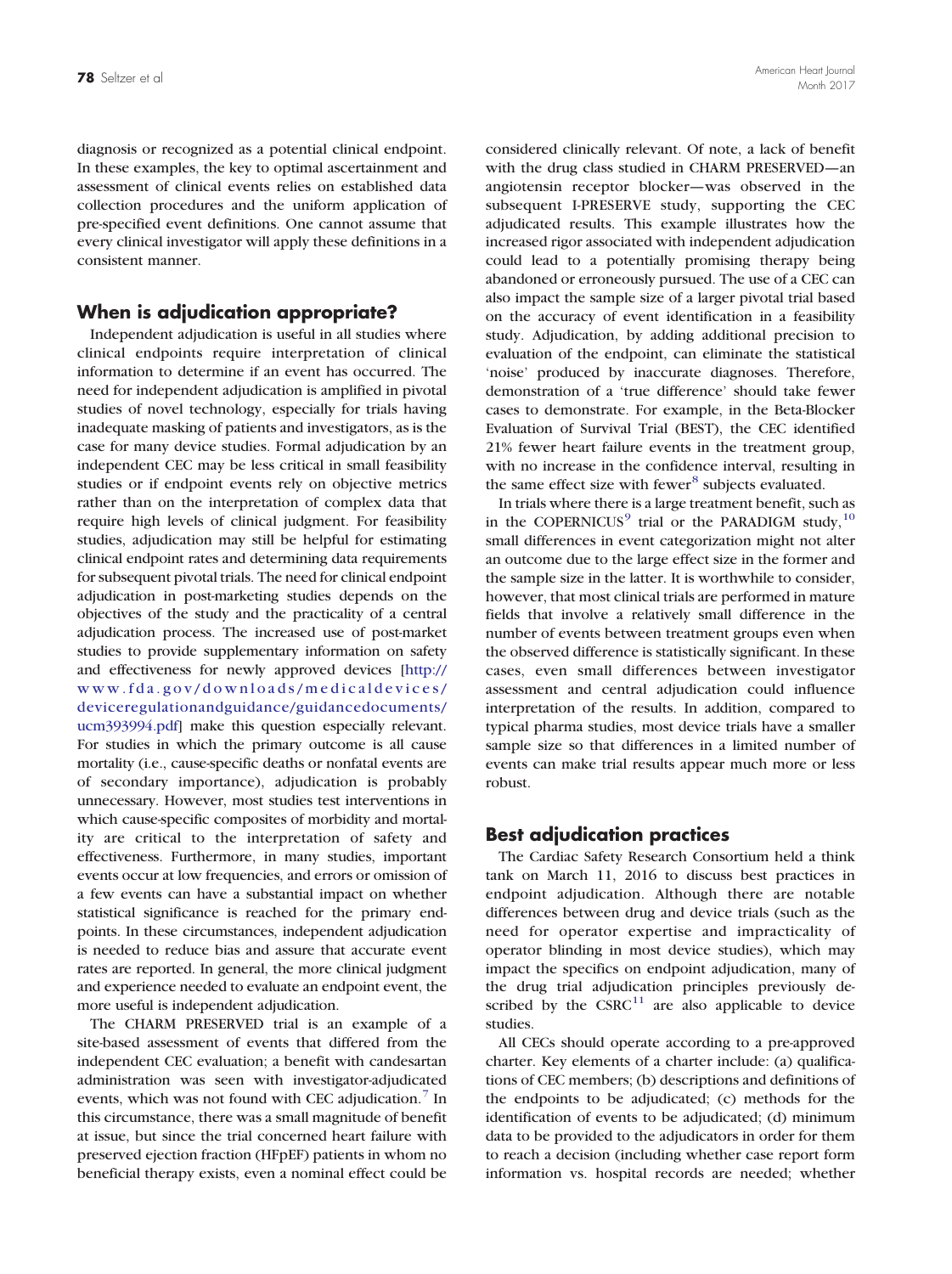clinical images vs imaging study reports will suffice); (e) processes for event review and adjudication; (f) processes for decision-making when there is disagreement among adjudicators or when required minimum data are missing; and g) methods for quality assurance.

### Qualifications of CEC members

Capabilities required of CEC members usually encompass clinical and procedural expertise, expertise in the arena of potential safety concerns, and expertise/ knowledge of variations in clinical practice in the geographies in which the trial is being conducted. It is often difficult to find comprehensive expertise within each individual adjudicator. Therefore, when constructing the committee, it is important consider the collective skills among CEC members. For instance, in a global study, it would likely be important to have adjudicators from (or, at least, familiarity with practice patterns in) the regions participating in the trial. To address the need to break voting ties, CECs should have at least three voting members. It is also crucial that adjudicators agree to follow the charter-described voting process.

Adjudicators must be independent from the study sponsor in order to avoid actual or perceived conflicts of interest. From a financial perspective, adjudicators should not receive direct financial benefit from the study sponsor, which also applies to investigator-initiated trials. Additionally, CEC members cannot benefit from the trial's outcome (e.g. by being stockholder in company or a competitor). With regard to non-financial conflicts of interest, adjudicators should not serve as an advisor, consultant, or member of clinical trial organizations if these activities relate to the clinical trial sponsor or a relevant competitor. Finally, adjudicators should not be an investigator or participate in clinical activity at the study site. A potential exception to this recommendation is a study that is so narrowly focused that all study personnel are located at the study site. If this is the case, extra caution must be taken to ensure the adjudicator does not engage in meaningful study-related interchange with the principle investigator or other study personnel.

### Description and definition of endpoints

The CEC charter must clearly detail which events or endpoints will be adjudicated and provide event definitions. The CSRC recommends that the CEC focus on primary and secondary endpoints that require clinical interpretation of the event and related data. Classification of all adverse events or serious adverse events that are not clinical trial endpoints is typically beyond the scope of the CEC.

The CEC, study sponsor, and investigators should agree on the endpoint definitions before study initiation. In general, these definitions should follow criteria already established by medical professional societies, independent data standards groups, or prior studies, and meet regulatory objectives. A justification should be provided if event definitions deviate from established criteria. Likewise, if causality is to be adjudicated, the criteria or scales used for causality need to be referenced. The FDA Standardized Definitions for Cardiovascular and Stroke Endpoint Event[s](#page-8-0) in Clinical Trials<sup>[12](#page-8-0)</sup> is a useful reference for definitions in the adjudication of cardiovascular events. For causality, the European Commission Guideline on Medical Devices provides standard definitions[.](#page-8-0) $13$ 

# Methods for identification of events to be adjudicated

Successful CEC operation requires the identification of all suspected endpoint events to be adjudicated and the accumulation of the supporting information required for determining whether the suspected event meets the event definition. CEC members are not involved in the initial identification of events (which typically occurs at study sites) or the compiling of source documents, but rather determine if the identified, suspected events meet the study protocol definitions based on the data presented. However, the overall CEC process does include the capture of the necessary data to allow for complete ascertainment of suspected events, collection of source documentation and central laboratory or imaging data (where appropriate), and presentation of this information to the CEC for adjudication.

For many endpoint events, complete ascertainment requires a systematic screening of investigator reports, safety summaries, local and central laboratory data, hospitalization records, and case report form fields that may indicate that an event occurred even if not directly reported. Adjudication of only those events reported by investigators may be limited by under-reporting. Site reporting may be based on bedside clinical impressions that vary from protocol-based definitions, and interpretation of angiographic, ultrasound, or other imaging modalities may differ from central core laboratories or the CEC itself. The impact of the CEC in establishing accurate event rates and the potential for variance with the site investigators highlights the importance of a rigorous data collection process. Since the CEC can only review data that are made available, the members should review information regarding the processes used to identify events and obtain the data required for adjudication. This information should include the level of clinical site monitoring for unreported events, database audits to assess accurate data entry, screening of local or central laboratory reports for potential endpoints events, and reviews of the safety database for hospitalizations or other adverse events that may indicate that a potential study endpoint event has occurred.

### Minimum data requirements

The CEC charter should specify the minimum data requirements for each adjudicated endpoint. Case report forms should be designed for the collection of necessary data, but in many instances, source documents may be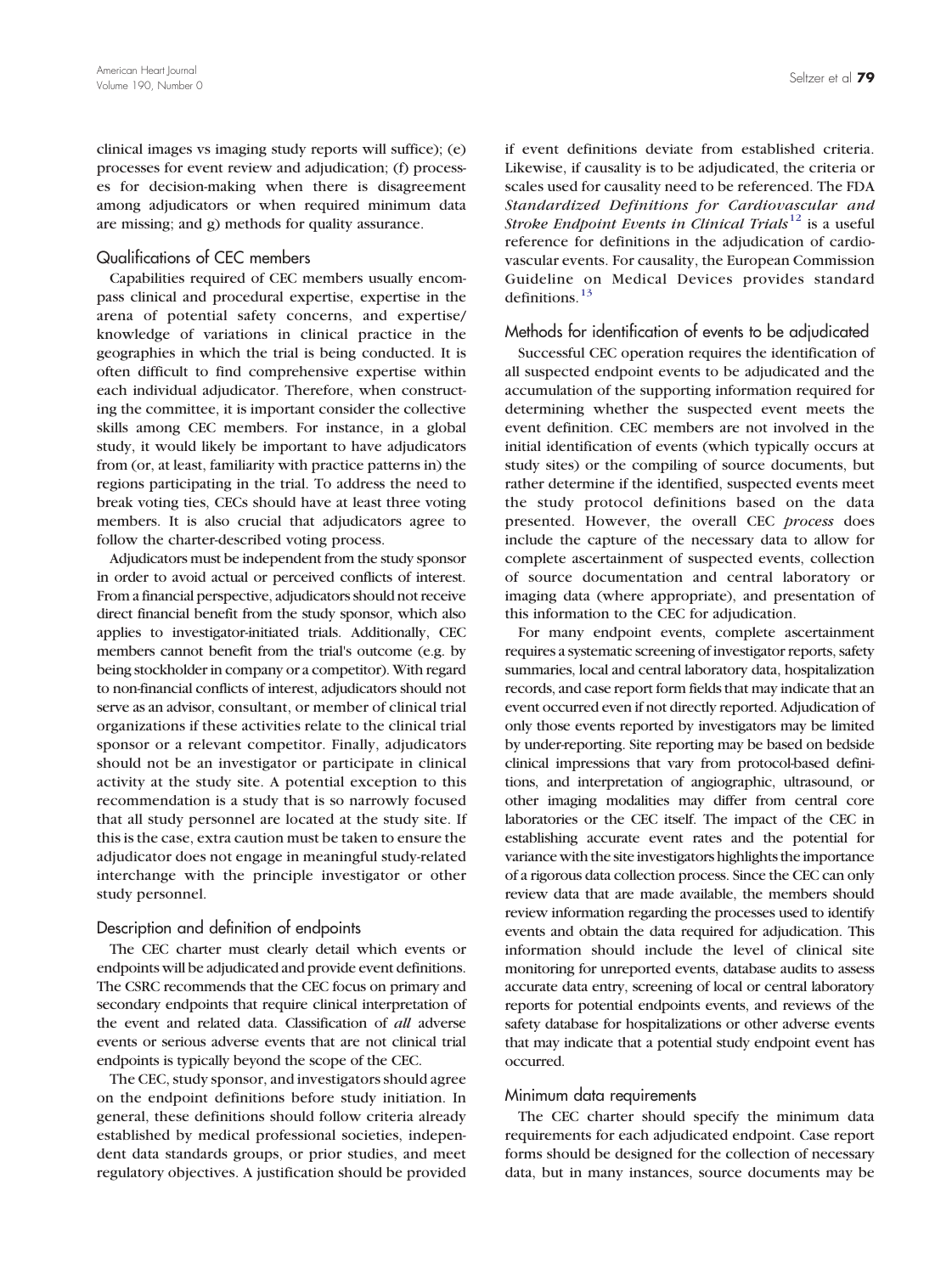needed to provide important supplemental information for accurate event adjudication. There should be agreement among the CEC, the Sponsor, and data management group on these requirements and assurance that the data collection is adequate.

#### Process for event review and adjudication

The CEC charter should provide details on the methods to be used for event review. Historically, formats have included face-to-face panel meetings or independent parallel review. Independent parallel review offers the advantages of increased efficiency and independent decision making. Most commonly, this involves review of an event by 2 adjudicators with discordant decisions either reviewed by a third adjudicator or by committee.

Regardless of the method, adjudication should be done on an ongoing basis during the trial. There are several disadvantages if the CEC does not begin the adjudication process until close to trial completion. For instance, if additional site information is needed for adjudication, it is often difficult to retrieve such information once a trial is completed. After they review initial cases, the CEC may modify minimum data requirements and determine that the collection of additional source documents or the creation of a new CRF worksheet is needed. These changes are easier to execute if they are implemented early in the trial, and they may not be possible if the trial is near completion. Ongoing adjudication of events during the study is also important for optimal monitoring by the Data and Safety Monitoring Committee. Finally, delaying adjudication until trial completion may jeopardize timelines for study closure in the event that core information is missing or inaccurate.

### Process for reaching a final decision

The CEC charter should include provisions for reaching a final decision when there is either discordance among CEC members or the minimum required data are not available for review. In the case of panel meetings or when a committee approach is used to manage discordance among 2 or more independent parallel reviewers, there should be an attempt to reach consensus. When it is determined that consensus is not possible after adequate case discussion, then a majority vote should guide the final decision. Given the widespread availability of electronic adjudication platforms, independent voting can be enabled in an efficient manner. Resolution of discordant votes does need to be resolved in committee, but original voting results, including the reason for the decisions reached, should be recorded in the CEC meeting minutes. The charter should specify the number of members from various specialties that constitute a quorum for voting purposes.

It is sometimes necessary for the CEC to adjudicate suspected events even if some of the information described in the event definition is missing. Since adjudication in these cases requires a consistent approach throughout the trial, it is imperative that these situations be recognized and tracked, such that all similar occurrences are adjudicated using the similar methods. In most cases, reaching a conclusion that an event occurred or did not occur is preferred to a default adjudication of "no event" or "unable to adjudicate."

#### Methods for quality assurance

Support for the validity of the CEC adjudication decisions requires quality assurance of the CEC process. Quality assurance should include verification of complete ascertainment of endpoint events based on all relevant available data, support for the accuracy of the CEC determinations based on the endpoint definitions, methods for recording CEC results into the study database that minimize data entry errors, and an audit of the CEC results to confirm consistent approaches in decision-making. The CEC charter should specify the quality assurance methods to be used, and the final study summary should report on the process.

## Challenges with device trials

For medical device trials, an independent central adjudication process can play a particularly important role in minimizing bias and increasing the validity of study results. Investigative sites in device clinical trials often include individuals with particular technical skills and knowledge to utilize the therapy being tested. However, individuals with these skillsets are often those who are particularly enthusiastic about new and innovative therapies. Therefore, the interpretation of events at the site level might be prone to a biased interpretation. Unlike drug trials, device studies are rarely double-blinded, and in many device trials, blinding might not be feasible (such as a study comparing a percutaneous treatment to open surgery). Thus, it is important that a CEC has as much equipoise as possible to fairly adjudicate clinical events, which can be enhanced by CEC review of records in which the treatment group assignment is masked. In some cases, however, this might have the unintended consequence of making the clinical record difficult to assess or interfering with determining device/procedure causality. Thus, the need for blinding should be balanced with the potential limits placed on the adjudication process.

Practical issues in device adjudication: Considerations for implementing a CEC

Once clinical study endpoints have been identified, the following factors should be considered in determining whether a CEC would be a worthwhile component of the investigational plan:

#### (1) Nature of study endpoints

Some endpoints are intrinsically more straightforward to interpret than others. Death is definitive, but stroke or heart failure hospitalization require additional clinical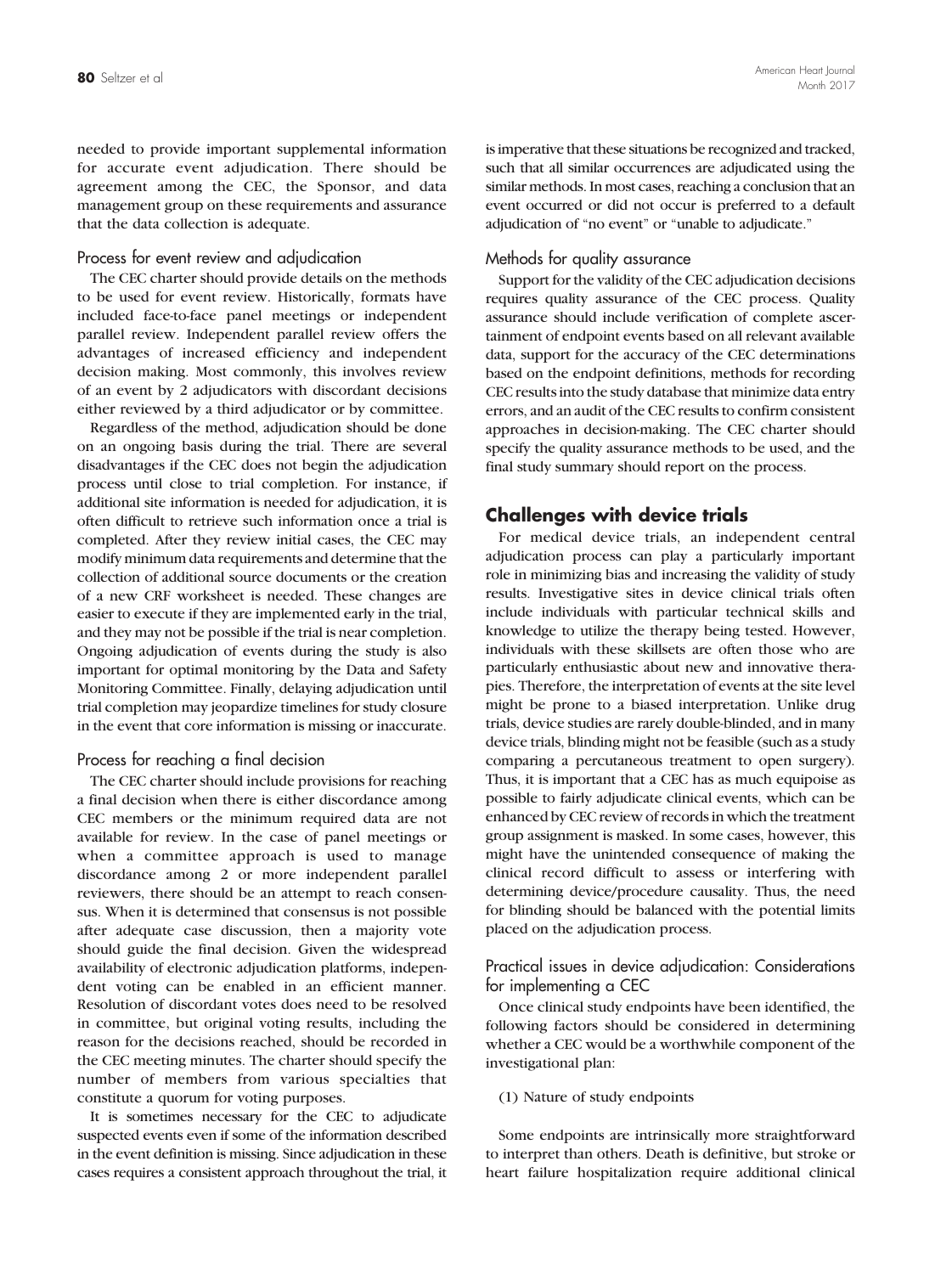evidence and clinical judgment. Events such as clinicallyindicated revascularization require supporting information, which may not be pre-specified for collection in the clinical study protocol.

Qualitative data are often subjective, and therefore may require CEC review. Quantitative data are generally easier to interpret. When case report forms are well-designed to collect the relevant information (particularly for a well-known disease state), and an algorithm can consistently and accurately identify the event, CEC adjudication may have limited value-added.

#### (2) Alignment with practice

How well study protocol endpoints align with data that are routinely collected in standard medical care affects data reliability (and availability) and impacts the value of event adjudication. The more an endpoint requires data capture that extends beyond usual clinical practice (especially protocols for imaging studies), the greater the likelihood that the data may be missing or incorrectly collected. For example, a standard chest x-ray is generally inadequate to evaluate the integrity of an endovascular thoracic stent graft. Imaging parameters optimized to evaluate the device are necessary, but without thorough training and diligent attention by research staff, the quality of the specialized imaging study may be unacceptable. Worse yet, the coding systems in some hospitals may not even allow a non-standard study to be ordered.

#### (3) Time from procedure

Greater temporal proximity to the index procedure intrinsically increases the recognition that an adverse event may be associated with the procedure or device; as time passes, the likelihood generally decreases. Furthermore, concurrent progression of the underlying disease can increasingly confound the determination of causality.

#### (4) Specific physiology

In device studies, the target anatomy can affect study endpoints and the value of adjudication. For example, coronary stent thrombosis often results in sudden death or an acute MI, and the recognition and adjudication of these events would likely be more straight-forward than events associated with thrombosis of a renal artery stent. Similarly, the lack of validated biomarkers and the variability in the recurrence of claudication to assist in the identification of peripheral artery stent thrombosis makes the adjudication of peripheral arterial events more challenging than coronary stent thrombosis.

#### (5) Operator variability

Medical device performance has greater reliance on operator skill and judgment than drug administration.

Operator expertise is needed to assure that patients are well-suited for device use, select the device appropriate for the patient's anatomy, and apply recommended techniques to use the device in the correct location. When faced with highly complex anatomic conditions, a physician may use unapproved or unorthodox techniques in an effort to achieve a good clinical outcome. In some cases, liability concerns may influence reporting, and adjudication may be essential for accurate attribution of an event.

#### (6) Heterogeneity of venues

The reliability of endpoint reporting can be influenced by variations in medical practice as well as by variations in definitions. Each of these can in turn be affected by applicable regional or national standards or norms and by the particular medical specialty delivering the care or interpreting the results. For example, the meaning of lower extremity vessel patency may be discordant between surgical versus endovascular practitioners. Reports of heart failure in a multi-national study may have variable meaning when the diagnoses differ among reporting locations[.](#page-8-0) $1\overline{1}$  The greater the variability, the greater the value of CEC event adjudication.

#### (7) Device design factors

Greater device complexity/novelty may increase the value of event adjudication but may not always reflect the complexity of the device itself. For example, cardiac pacemakers are quite complex, but the adverse events (AEs) associated with these devices are generally well understood. On the other hand, more novel products such as bioabsorbable or drug coated devices may introduce new types of AEs and therefore warrant adjudication.

This potential effect can be illustrated by considering a hypothetical drug coated balloon (DCB) for treating vascular lesions. In current DCB designs, the drug is not entirely delivered to the vessel wall, leaving some theoretical potential for distal embolization of the coating on the balloon. One below-the-knee trial was stopped due to an apparent increased amputation rate observed with DCB use[.](#page-8-0)<sup>[14](#page-8-0)</sup> Under such circumstances, adjudication is critical to evaluate whether the observed AEs was causally related to the DCB.

#### (8) Expected frequency of AE

Serious CV events are often relatively infrequent[,](#page-8-0)  $15$  and adjudication may be particularly important when AEs are rare by increasing the likelihood that the observed event rates are reliable.

#### (9) Completeness of data

Accurate event adjudication relies on adequacy of the data provided for CEC review. If too much data are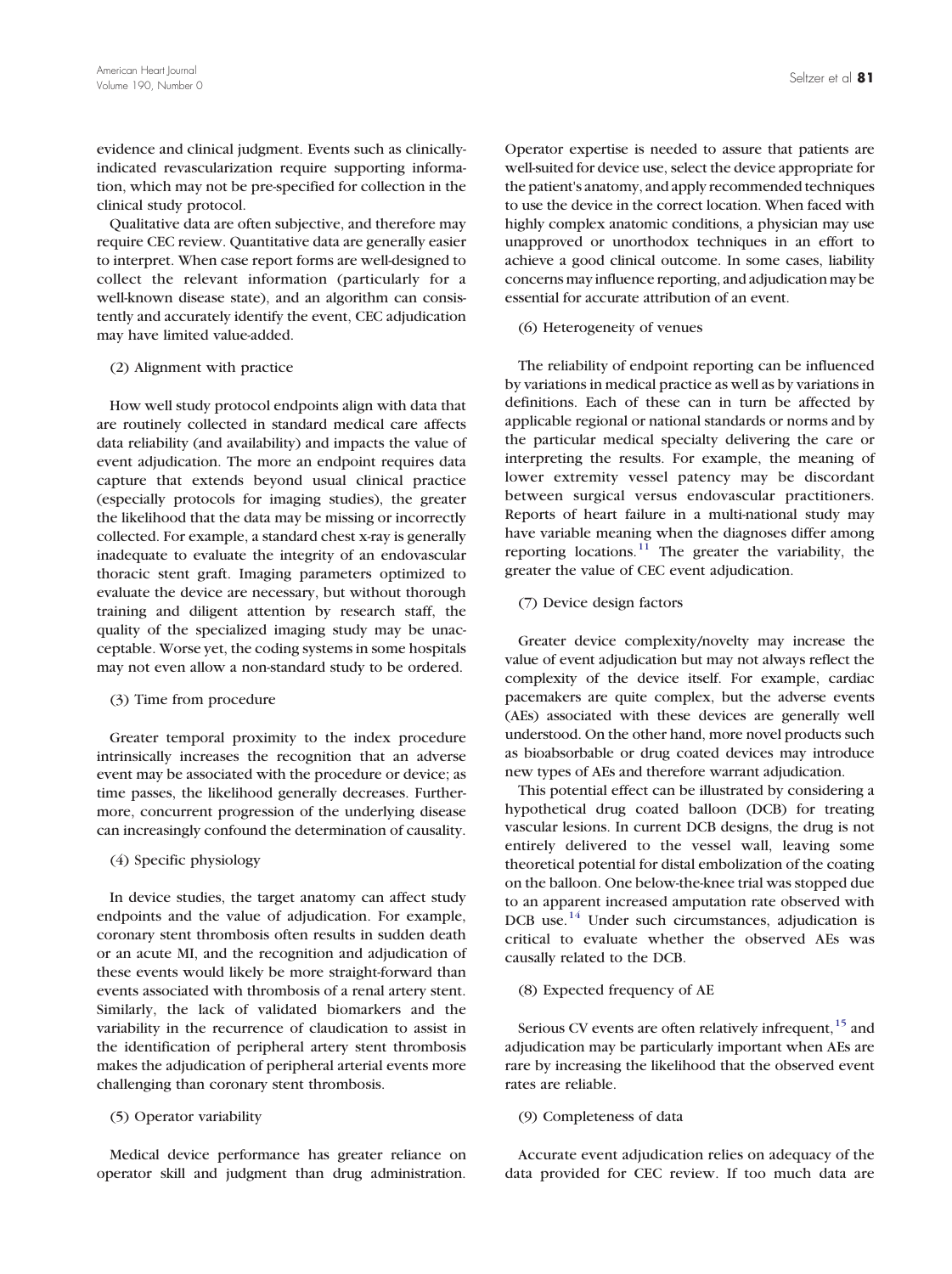missing, adjudication may be of little value, because many events will be categorized as "unable to adjudicate." However, adjudication may be especially helpful in cases where only a portion of required data are missing. For example, a recurrent MI typically requires stabilized or declining cardiac biomarker levels followed by a rise in value[.](#page-8-0)<sup>[16](#page-8-0)</sup> However, serial biomarker measurements can be challenging to collect. In the absence of biomarker data, adjudication may be based on other supporting clinical information (e.g., duration of chest pain, ECG changes, and/or new myocardial perfusion defects or wall motion abnormalities on imaging studies).

The decision to include independent CEC adjudication for individual endpoints should be justified to the clinical study stakeholders who would be interested in the outcomes of the clinical study (e.g., investigators, regulators, payors).

# Future directions: Role of event adjudication for post-market and real-world evidence data

On July 27th 2016, FDA released a draft guidance entitled, "Use of Real-World Evidence to Support Regulatory Decision-Making for Medical Devices.["](#page-8-0)<sup>[17](#page-8-0)</sup> The primary aim of this document is to clarify how FDA evaluates real-world evidence (RWE) to determine whether it may be sufficiently relevant and reliable to generate evidence that can be used in regulatory decision-making for medical devices. RWE can potentially by used to: (1) support pre-market clearance or approval of new devices; (2) support new indications for use for approved devices (using pre-or post-market data); and (3) monitor for infrequent safety events for which the pre-market evaluation was underpowered or became evident following commercial release. FDA has also issued a guidance document on the appropriate balance of pre and post-market studies to facilitate timely patient access to safe and effectiveness new medical technology while maintaining appropriate standards for patient safety[.](#page-8-0)<sup>[18](#page-8-0)</sup> When considering risk and benefits and addressing unmet clinical needs, balancing pre and post-market data requirements may lead to less costly and more efficient pre-market studies.

There is a growing interest in the use of an ongoing clinical registry infrastructure in which to conduct clinical studies. The use of registries for regulatory decision-making is exemplified by the Transcatheter Valve Therapy (TVT) registry. After the first transcatheter aortic valve device was approved based on prospective randomized controlled clinical trial data, the Centers for Medicare & Medicaid Services (CMS), FDA, the device manufacturer, and the relevant medical professional societies collaborated to design a registry aimed at providing data to support FDA

and CMS data requirements and a provide national quality assessment program. The TVT registry tracks stroke, all-cause mortality, transient ischemic attacks, major vascular events, acute kidney injury, repeat aortic valve procedures, and quality of life through one year post-implant. This registry is linked to Medicare claims data to: (1) collect surveillance data on devices with similar designs and indications; (2) analyze data to support new indications for use; and  $(3)$  support embedded prospective clinical investigations under investigational use exemptions (IDE) for new devices and new uses approved devices. There are also examples of performing randomized clinical trials within registries to evaluate therapeutic strategies to guide clinical practice and for regulatory review[.](#page-8-0)[19,20](#page-8-0)

The utilization of RWE by FDA requires an assessment of whether the data are of sufficient quality for regulatory decision-making. For regulatory review, observational data must be reliable, complete, consistent, accurate, and contain all necessary elements for evaluating device performance. FDA's guidance includes a number of quality standards related to RWE including methods of accrual, source verification, completeness, and consistency. When used to support approval of new devices or new uses of approved devices, RWE may be required to undergo CEC adjudication similar to a traditional research study submitted for FDA review.

The broad range of data types and collection methods for post-market RWE creates challenges for developing of uniform standards or routine methods for adjudication of clinical outcomes. Nevertheless, there are several common processes that should be a part of the data collection and data management plan that will facilitate adjudication when it is needed. These include preparing sites for complete and accurate collection of data, use of a common data form, use of uniform event definitions, and a data audit program. It is possible that some of these study elements need to be augmented when the data are to be used for specific regulatory questions beyond the original design of the data collection. For example, conducting an RCT within a device registry may require specific clinical endpoint data fields or increased data monitoring.

The methods and objectives of event adjudication may also vary depending on the regulatory question and scope of the project. For example, event adjudication for an RCT nested within a medical device registry for which a new or expanded device indication is sought may be very similar to the processes already outlined and frequently associated with pre-market studies. However, when working with very large datasets, an assessment of infrequent but important safety events identified in part through links with administrative data, may require a streamlined adjudication approach. Automated adjudication algorithms which may detect certain key terms, values or combinations of data points may be appropriate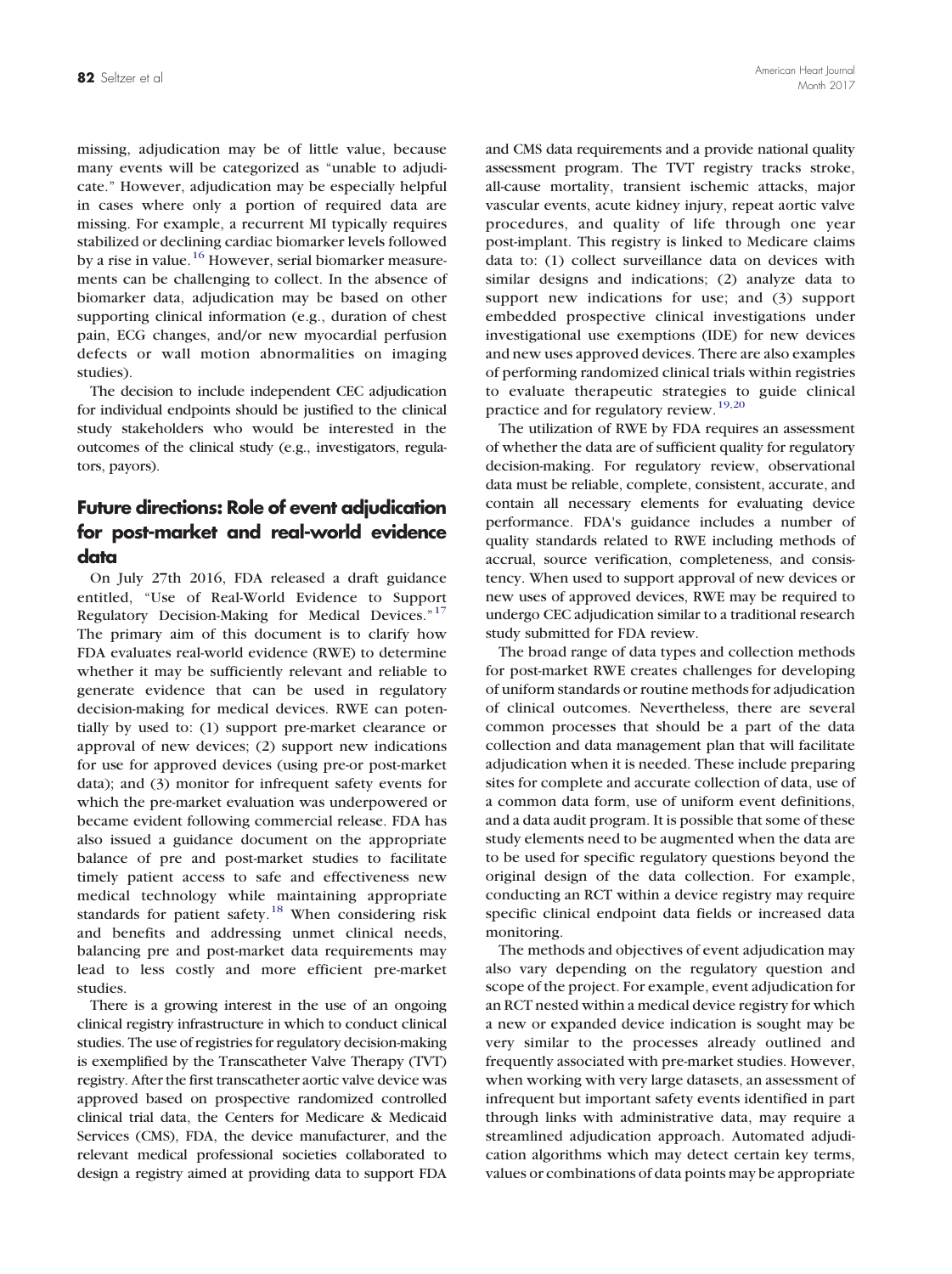when working with very large datasets in order to define the characteristics of the potential population. The results of a programmatic approach can be supplemented with independent adjudication of a random sample of events to provide an assurance of accuracy. The random sample should include a representation of all event types being tracked, and the CEC charter should describe the methods for complete ascertainment of events and the adjudication algorithm.

# An Example: The Kaiser Permanente (KP) Cardiac Device Registry

In response to increased cost, volume, and concerns about risk of medical devices, KP's Cardiac Device Registry (KP-CDR), is designed to monitor post-procedural patient outcomes and provide postmarket surveillance of implantable cardioverter defibrillators (ICD), pacemakers (PM), and cardiac resynchronization therapy (CRT) devices[.](#page-9-0) $^{21}$  $^{21}$  $^{21}$  The database contains over 100,000 implanted devices and device data for initial and replacement procedures are imported at scheduled intervals from multiple sources including device manufacturers, Paceart[,](#page-9-0)<sup>[22](#page-9-0)</sup> and Apollo[.](#page-9-0)<sup>[23](#page-9-0)</sup> Additionally, device data are integrated with the KP electronic medical record (EHR) to obtain patient characteristics and procedural characteristics.

The KP-CDR monitors four main endpoints associated with device and/or lead procedures:

- Early procedural complications
- Mechanical complications of the pulse generator
- "Premature" explant of a device
- Surgical site infections (SSI) occurring within 90 days

Role of adjudication in quality control and validation

There are data quality assurance processes to confirm completeness and accuracy of data elements in the KP-CDR. Ongoing quality control procedures carried out by automated algorithms flag patient and device data anomalies. Automated data quality checks correct duplicate implants, invalid model/serial numbers, conflicting patient identifiers, and incorrect surgeon or facility names. Despite these algorithms and quality control checks, approximately one third of implant procedures added to the KP-CDR require manual adjudication to resolve clinical data inconsistencies between the data sources.

# Part II – Need for adjudication in the Postmarketing environment

At least two targeted efforts, FDA in collaboration with Mini-Sentinel and Observational Medical Outcomes Partnership (OMOP), have assessed the validity ascertaining select outcomes from real world evidence derived from administrative claims data. During year one of the Mini-Sentinel contract, from a list of approximately 100 potential Health Outcomes of Interest (HOIs), a subset of 20 HOIs were selected[.](#page-9-0) $24$  In addition to the health outcomes developed under the Mini-Sentinel contract, OMOP established an open-source library of 10 HOI definitions for use in observational studies[.](#page-9-0)<sup>2</sup>

In the absence of validation studies supporting the accuracy of these outcomes, big data efforts need to incorporate adjudication into the endpoint ascertainment methodology. For example, the recent CMS National Coverage Determination (NCD) for Percutaneous Left Atrial Appendage Closure (LAAC)  $(20.34)$ [,](#page-9-0) <sup>[26](#page-9-0)</sup> requires that the patient is enrolled in a prospective, national, audited registry that (1) consecutively enrolls LAAC patients and (2) tracks the following annual outcomes for each patient for a period of at least 4 years from the time of the LAAC: operator-specific complications; device-specific complications including device thrombosis; stroke (adjudicated by type); transient ischemic attack; systemic embolism; death; and major bleeding. It would be expected that an event adjudication process included in the analysis of this registry would enhance the accuracy and reliability of these event rates associated with LAAC procedures.

Beyond an assessment of clinical event rates, adjudication can evaluate the appropriateness of patient selection for [s](#page-9-0)elected therapies of interest. An analysis $^{27}$  $^{27}$  $^{27}$  of the American College of Cardiology–National Cardiovascular Data Registr[y](#page-9-0)'s (ACC-NCDR) ICD Registry<sup>[28](#page-9-0)</sup> showed that ICDs are implanted outside of evidence based guidelines 22.5% of the time. In contrast, a report from Kaiser P[e](#page-9-0)rmanente<sup>[29](#page-9-0)</sup> examined 2846 patients registered with the ACC-NCDR, of which only 701 patients (24.6%) met inclusion criteria. From this group, 62 patients (8.8%) were classified as having non-evidence based implants. After comprehensive chart review of these cases within the electronic health record (EHR), the authors found the criteria for appropriate ICD use were entered incorrectly and contradicted the data entered into the ACC-NCDR; the actual "non-evidence based" treatment was only 3.1% (22 patients).

The nationwide adoption of EHRs creates opportunities and challenges for the use of RWE to guide clinical and regulatory decision-making. Before RWE can be effectively utilized for these purposes, however, there needs to be standardized and accurate data collection processes that can be subjected to data quality checks. Event adjudication will likely continue to have a role in the assessment of medical technology based on EHR-derived data.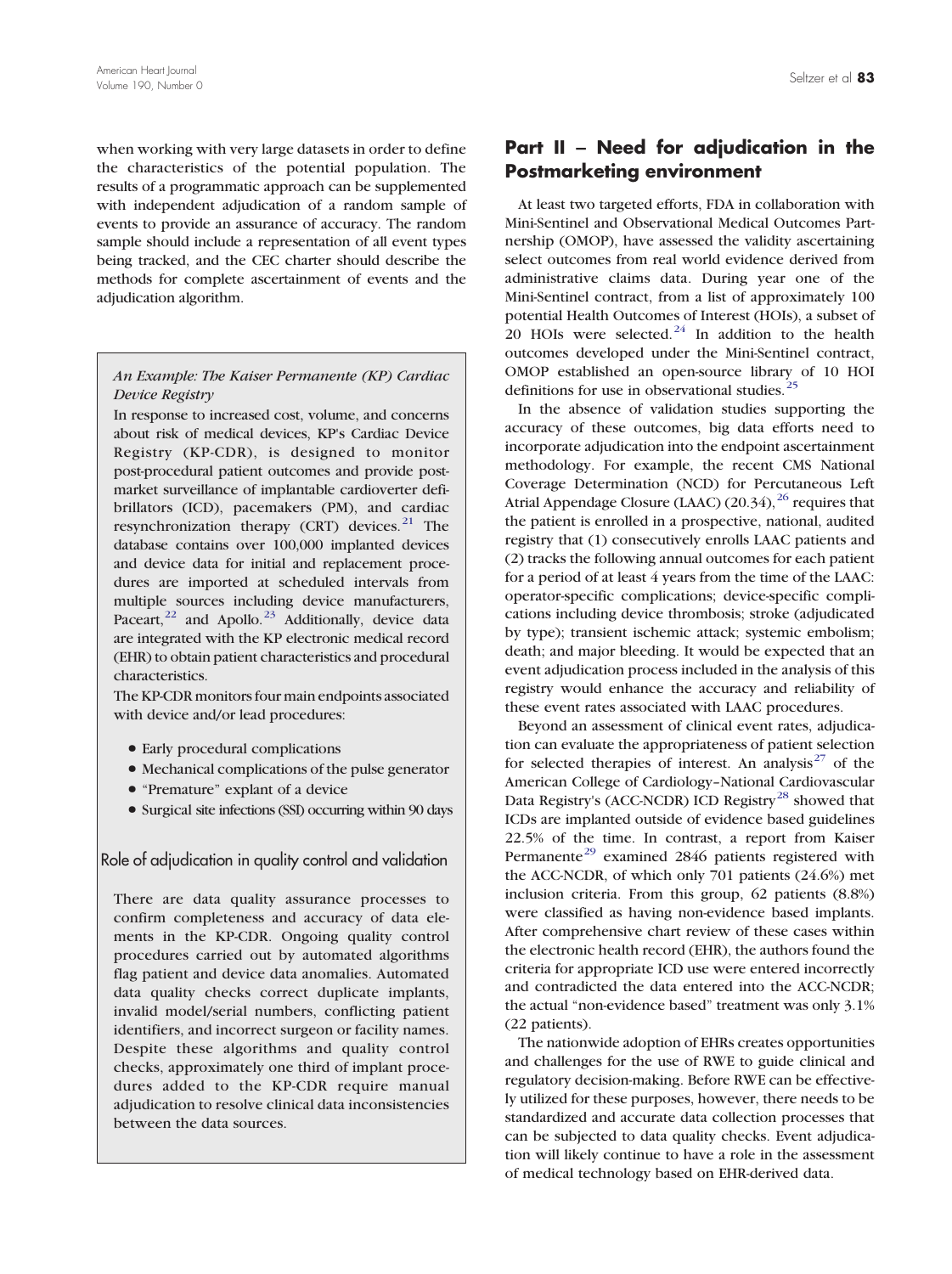# <span id="page-8-0"></span>Conclusion

Endpoint adjudication has been critical to the assessment of the safety and efficacy of medical devices throughout the total product lifecycle. Independent adjudication of clinical outcomes limits bias related to inadequate blinding and lack of equipoise among some investigators. The use of a rigorously defined adjudication process plays an important role in assuring high quality study results. This includes stringent criteria to define the expertise required among CEC members, safeguards to promote the independence of the CEC, prospective definitions of the endpoints to be adjudicated, and established procedures used to make endpoint determinations. In addition, implementation of the adjudication processes need to be carried out with a rigor that would withstand review by study stakeholders.

The importance of independent adjudication of clinical endpoints for pre-market device approval studies is well-recognized, but post market data from medical device registries or other "big data" sources used for device surveillance will also often need independent adjudication in order to ensure the accurate assessment of clinical outcomes. While adjudication methods are generally well-established for pre-market studies, adjudication of post-market data may require different approaches depending on the scope of the clinical questions being addressed and size of the dataset. In all cases, a CEC charter is a critical document to assure that best practices are implemented for providing the most efficient and highest quality reporting of trial outcomes.

# **References**

- 1. Carson P, Anand I, O'Connor C, et al. Mode of death in advanced heart failure: The Comparison of Medical, Pacing, and Defibrillation Therapies in Heart Failure (COMPANION) trial. J Am Coll Cardiol 2005;46(12):2329-34, http: //dx.doi.org/[10.1016/j.jacc.2005.09.016.](http://dx.doi.org/10.1016/j.jacc.2005.09.016)
- 2. Ziesche S, Rector TS, Cohn JN. Interobserver discordance in the classification of mechanisms of death in studies of heart failure. J Card Fail 1995;1(2):127-32, http:
	- //dx.doi.org/[10.1016/1071-9164\(95\)90014-4](http://dx.doi.org/10.1016/1071-9164(95)90014-4).
- 3. Hicks KA, Tcheng JE, Bozkurt B, et al. 2014 ACC/AHA Key Data Elements and Definitions for Cardiovascular Endpoint Events in Clinical Trials: A Report of the American College of Cardiology/American Heart Association Task Force on Clinical Data Standards (Writing Committee to Develop Cardiovascular Endpoints Data Standards). J Am Coll Cardiol 2015;66(4):404-69, http: //dx.doi.org/[10.1016/j.jacc.2014.12.018.](http://dx.doi.org/10.1016/j.jacc.2014.12.018)
- 4. Kappetein AP, Head SJ, Généreux P, et al. Updated standardized endpoint definitions for transcatheter aortic valve implantation: The Valve Academic Research Consortium-2 consensus document. J Thorac Cardiovasc Surg 2013;145(1):6-23, http: //dx.doi.org/[10.1016/j.jtcvs.2012.09.002](http://dx.doi.org/10.1016/j.jtcvs.2012.09.002).
- 5. Mehran R, Rao SV, Bhatt DL, et al. Standardized bleeding definitions for cardiovascular clinical trials: A consensus report from the bleeding

academic research consortium. Circulation 2011;123(23):2736-47, http://dx.doi.org[/10.1161/CIRCULATIONAHA.110.009449](http://dx.doi.org/10.1161/CIRCULATIONAHA.110.009449).

- 6. Thygesen K, Alpert JS, Jaffe AS, et al. Third universal definition of myocardial infarction. Eur Heart J 2012;33(20):2551-67, http: //dx.doi.org/[10.1093/eurheartj/ehs184](http://dx.doi.org/10.1093/eurheartj/ehs184).
- 7. Yusuf S, Pfeffer MA, Swedberg K, et al. Effects of candesartan in patients with chronic heart failure and preserved left-ventricular ejection fraction: The CHARM-preserved trial. Lancet 2003;362(9386):777-81, http: //dx.doi.org/[10.1016/S0140-6736\(03\)14285-7](http://dx.doi.org/10.1016/S0140-6736(03)14285-7).
- 8. Carson P, Fiuzat M, O'Connor C, et al. Determination of hospitalization type by investigator case report form or adjudication committee in a large heart failure clinical trial (β-Blocker Evaluation of Survival Trial [BEST]). Am Heart J 2010;160(4):649-54, http: //dx.doi.org/[10.1016/j.ahj.2010.07.004](http://dx.doi.org/10.1016/j.ahj.2010.07.004).
- 9. Packer M, Coats AJS, Fowler MB, et al. Effect of Carvedilol on Survival in Severe Chronic Heart Failure. N Engl J Med 2001;344(22): 1651-8, http://dx.doi.org[/10.1056/NEJM200105313442201](http://dx.doi.org/10.1056/NEJM200105313442201).
- 10. McMurray JJV, Packer M, Desai AS, et al. Angiotensin–Neprilysin Inhibition versus Enalapril in Heart Failure. N Engl J Med 2014;371(11):993-1004, http: //dx.doi.org/[10.1056/NEJMoa1409077.](http://dx.doi.org/10.1056/NEJMoa1409077)
- 11. Seltzer JH, Turner JR, Geiger MJ, et al. Centralized adjudication of cardiovascular end points in cardiovascular and noncardiovascular pharmacologic trials: A report from the Cardiac Safety Research Consortium. Am Heart J 2015;169(2):197-204, http: //dx.doi.org/[10.1016/j.ahj.2014.11.003](http://dx.doi.org/10.1016/j.ahj.2014.11.003).
- 12. [http://www.cdisc.org/system/files/all/standard/](http://www.cdisc.org/system/files/all/standard/Draft%20Definitions%20for%20CDISC%20August%2020,%202014.pdf) [Draft%20Definitions%20for%20CDISC%20August%2020,%202014.](http://www.cdisc.org/system/files/all/standard/Draft%20Definitions%20for%20CDISC%20August%2020,%202014.pdf) [pdf](http://www.cdisc.org/system/files/all/standard/Draft%20Definitions%20for%20CDISC%20August%2020,%202014.pdf).
- 13. [European Commission. Guideline on Medical Devices MEDDEV](http://refhub.elsevier.com/S0002-8703(17)30150-3/rf1000) [2.7/3 revision3 May 2015; 2015.](http://refhub.elsevier.com/S0002-8703(17)30150-3/rf1000)
- 14. [Zeller T, Baumgartner I, Scheinert D, et al. Drug-eluting balloon](http://refhub.elsevier.com/S0002-8703(17)30150-3/rf0060) [versus standard balloon angioplasty for infrapopliteal arterial](http://refhub.elsevier.com/S0002-8703(17)30150-3/rf0060) [revascularization in critical limb ischemia: 12-month results From the](http://refhub.elsevier.com/S0002-8703(17)30150-3/rf0060) [IN.PACT DEEP randomized trial. J Am Coll Cardiol 2014;64:](http://refhub.elsevier.com/S0002-8703(17)30150-3/rf0060) [1568-76.](http://refhub.elsevier.com/S0002-8703(17)30150-3/rf0060)
- 15. [Sager PT, Seltzer J, Turner JR, et al. Cardiovascular Safety Outcome](http://refhub.elsevier.com/S0002-8703(17)30150-3/rf0065) [Trials: A meeting report from the Cardiac Safety Research Consor](http://refhub.elsevier.com/S0002-8703(17)30150-3/rf0065)[tium. Am Heart J 2015;169\(4\):486-95.](http://refhub.elsevier.com/S0002-8703(17)30150-3/rf0065)
- 16. [Vranckx P, McFadden E, Cutlip DE, et al. Clinical endpoint](http://refhub.elsevier.com/S0002-8703(17)30150-3/rf0070) [adjudication in a contemporary all-comers coronary stent investiga](http://refhub.elsevier.com/S0002-8703(17)30150-3/rf0070)[tion: methodology and external validation. Contemp Clin Trials](http://refhub.elsevier.com/S0002-8703(17)30150-3/rf0070) [2013;34\(1\):53-9.](http://refhub.elsevier.com/S0002-8703(17)30150-3/rf0070)
- 17. Draft Guidance: Use of Real-World Evidence to Support Regulatory Decision-Making for Medical Devices; Draft Guidance for Industry and Food and Drug Administration Staff. Docket No. FDA-2016-D-2153. Department of Health and Human Services Food and Drug Administration. 2016. [https://federalregister.gov/a/](https://federalregister.gov/a/2016-17750) [2016-17750](https://federalregister.gov/a/2016-17750).
- 18. [http://www.fda.gov/downloads/medicaldevices/](http://www.fda.gov/downloads/medicaldevices/deviceregulationandguidance/guidancedocuments/ucm393994.pdf) [deviceregulationandguidance/guidancedocuments/ucm393994.](http://www.fda.gov/downloads/medicaldevices/deviceregulationandguidance/guidancedocuments/ucm393994.pdf) [pdf](http://www.fda.gov/downloads/medicaldevices/deviceregulationandguidance/guidancedocuments/ucm393994.pdf).
- 19. Rao SV, Hess CN, Barham B, et al. A Registry-Based Randomized Trial Comparing Radial and Femoral Approaches in Women Undergoing Percutaneous Coronary Intervention. J Am Coll Cardiol Intv 2014;7(8):857-67, http: //dx.doi.org/[10.1016/j.jcin.2014.04.007.](http://dx.doi.org/10.1016/j.jcin.2014.04.007)
- 20. Frobert O, Lagerqvist B, Gudnason T, et al. Thrombus aspiration in ST-elevation myocardial infarction in Scandinavia (TATSE trial). A multicenter, prospective, randomized, controlled clinical registry trial based on the Swedish angiography and angioplasty registry (SCAAR)